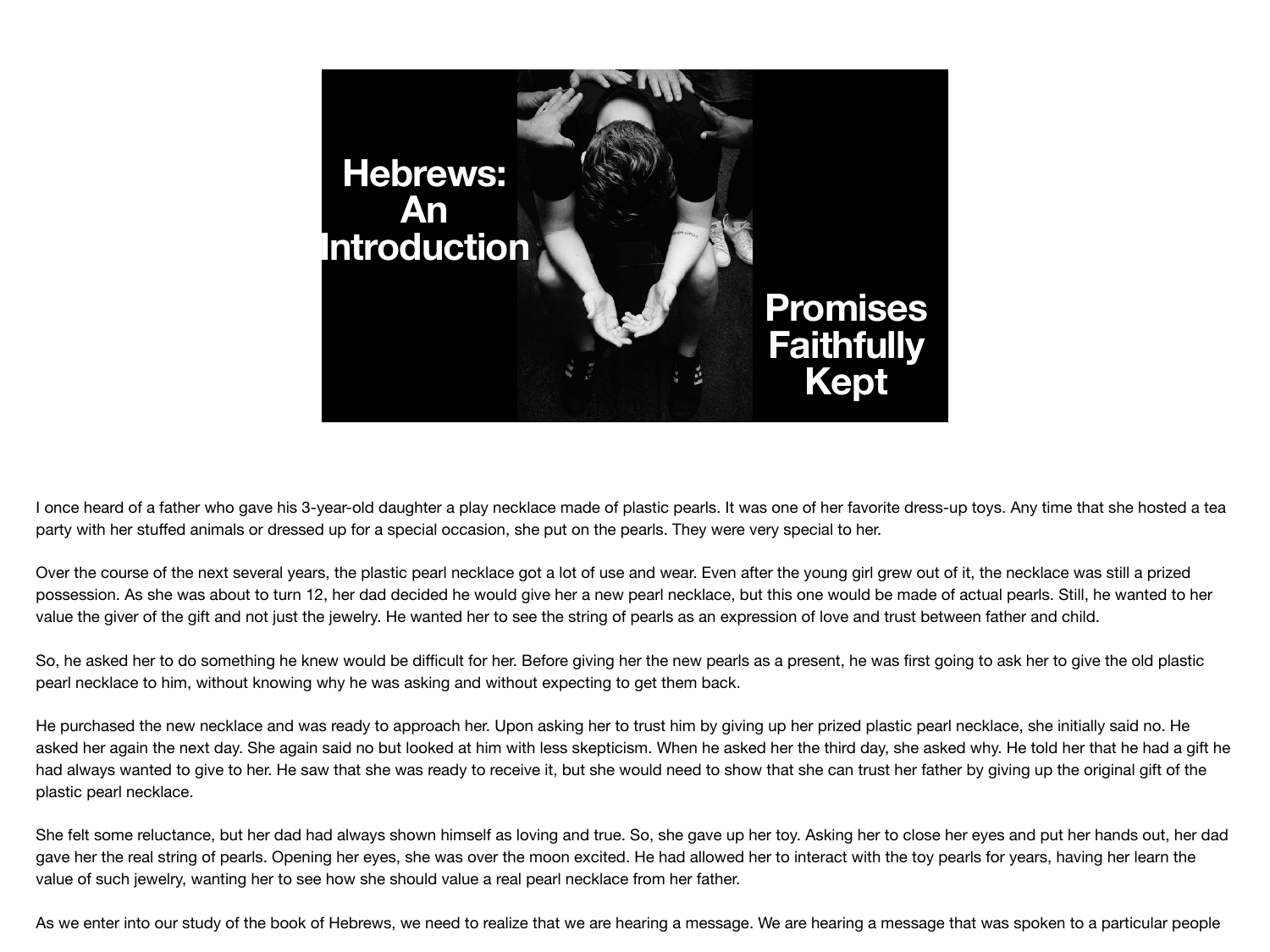at a particular time who were struggling. They questioned whether they should give up the real treasure of Christ Jesus for that which foreshadowed and prepared them for Christ. As great as the Mosaic covenant and system was, it was only a string of plastic pearls in comparison to the pearl of great price. As Jesus told a parable of a merchant who sold all that he had for the priceless pearl he had found, so those receiving this message in letter form needed to realize the worth of Christ as being far beyond anything else they could have.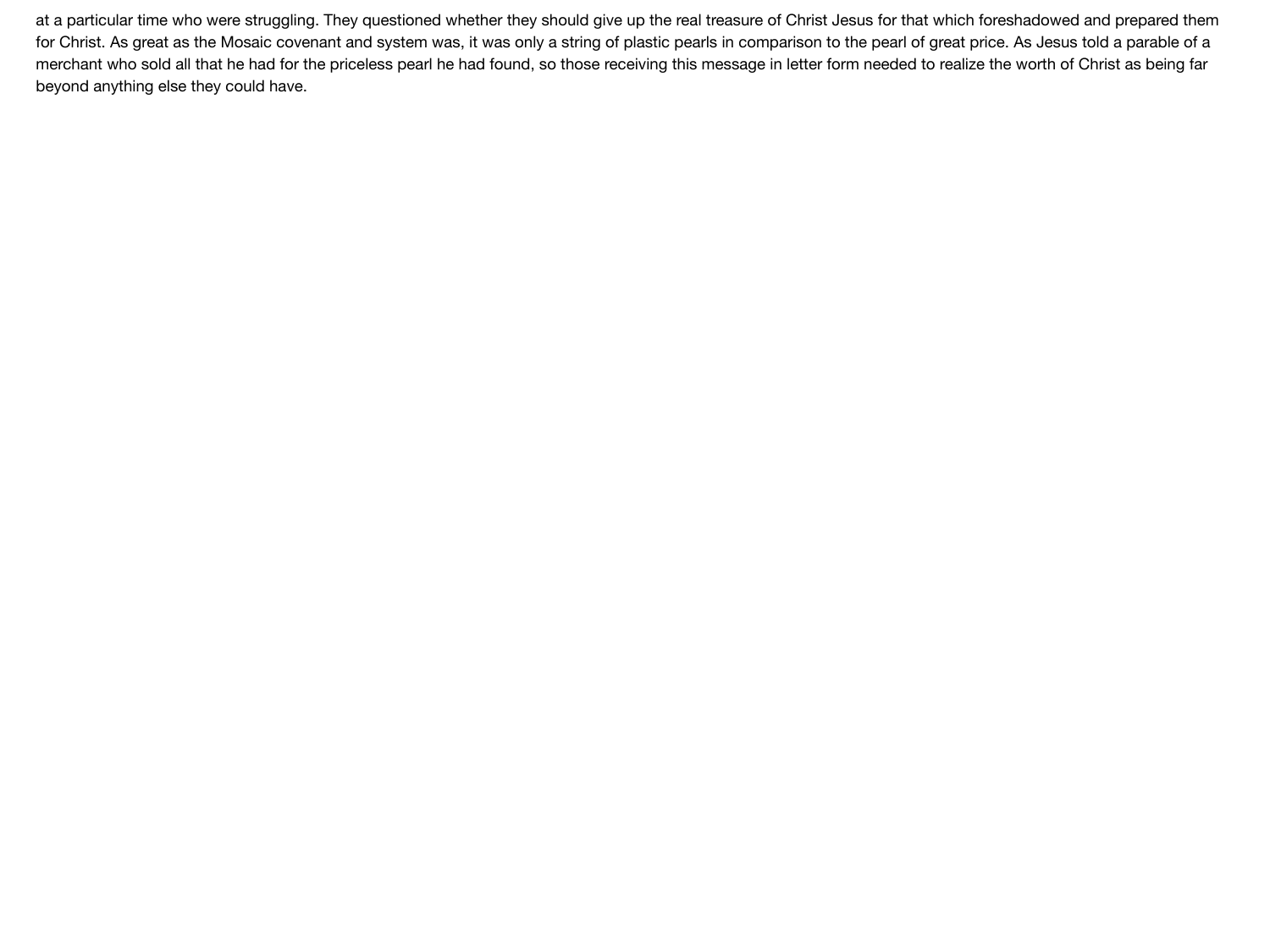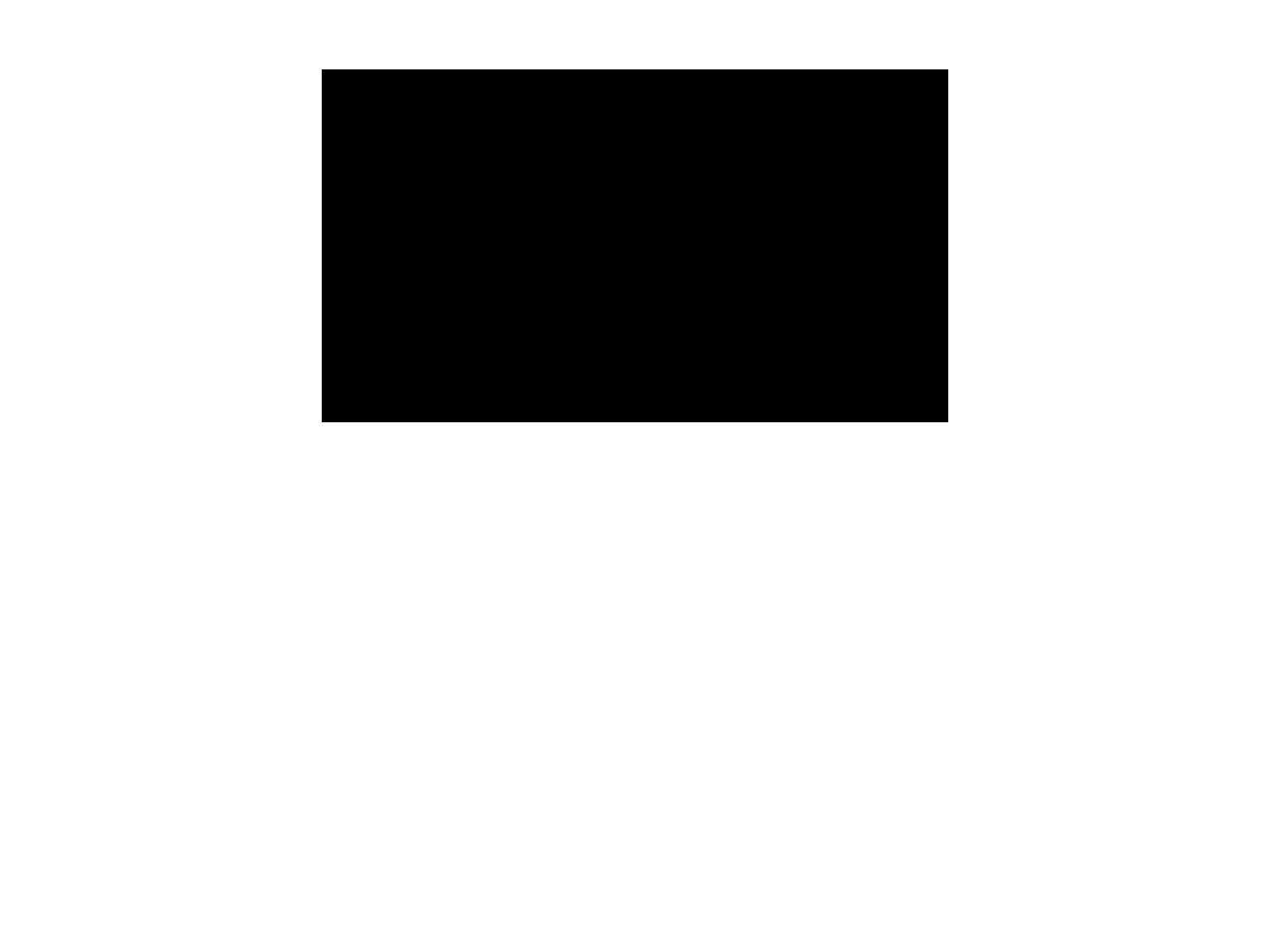1:1 God, having spoken in former times in fragmentary and varied fashion to our forefathers by the prophets...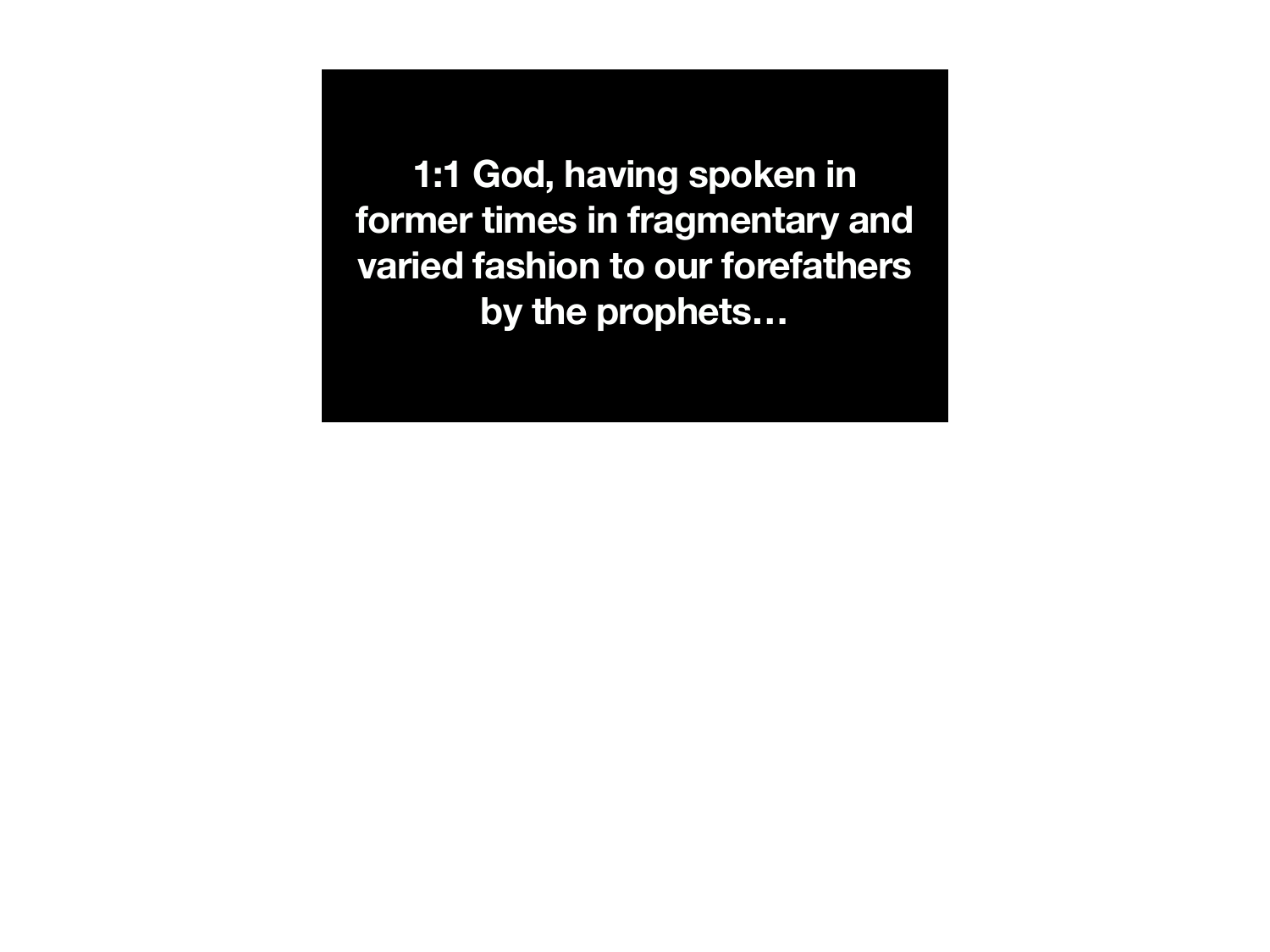

Pray

I've titled this series: Promises Faithfully Kept

Hebrews will teach and remind us that God has remained faithful to His character and purposes, that He has fulfilled His promises of salvation by means of the Son, and that we in turn are to keep our promise of faith in Christ.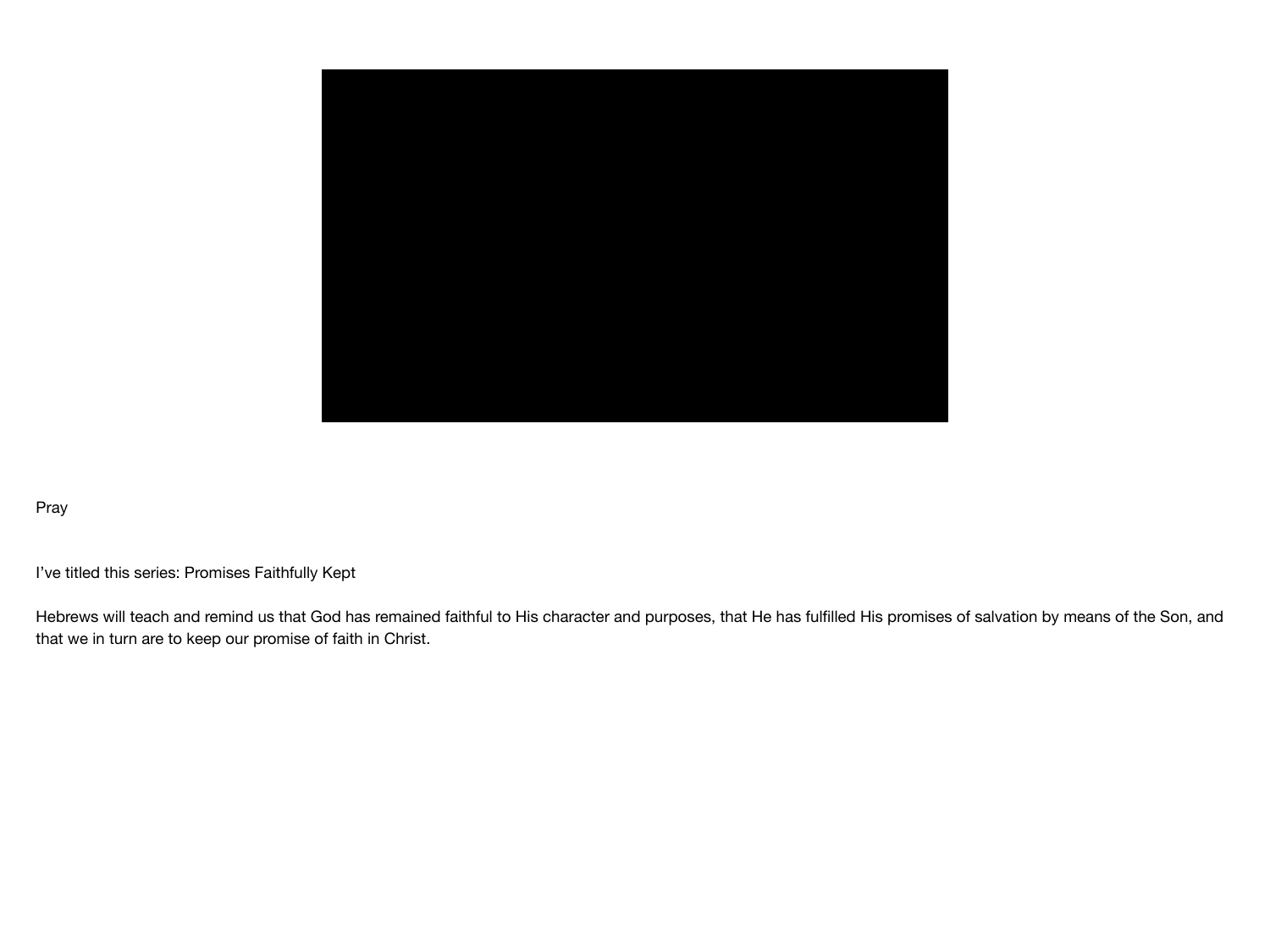**God has spoken and remained faithful to His character and Word.**

• God has spoken and remained faithful to His character and Word

o Storyline of Scripture

 $\blacksquare$  The same problem but finally and fully answered

When a book is unfamiliar and you want to understand it better, it is good to keep reading. Most of the time, interacting with the author of the book through his or her words, concepts, and style will over time make you more familiar with what the author is trying to say.

Have you ever read through a book and then later started that book over? The second time around usually brings to light the pattern of how the author was preparing you for what was still to come. You now see why certain people and relationships were highlighted. It now becomes apparent why some scenes or instructions are included and not others.

The author of Hebrews writes to his audience to say, "Let's look at THE Book again. Let's look at it in light of Christ Jesus, who is the culmination of all of God's revelation. All of Scripture and all that it contained was leading us to Him. So, let's go back to look at it again and see the Son."

One of the reasons the elders felt led to choose Hebrews is that it will prepare us for reading the Old Testament in light of Christ. It is good and healthy for a church to take in all of Scripture together. Jesus taught about himself in light of the whole of the Old Testament in Luke 24. Paul discipled the Ephesian elders in light of the whole counsel of God's Word. We, like Timothy, are charged to proclaim the Word of God, and by the way, ALL Scripture is God-breathed and useful for teaching, correcting, rebuking, and training in righteousness. All Scripture is a testimony to Christ. So, Hebrews will prepare us to see that God has consistently been communicating to us about salvation in His Son through history and through every stroke of Scripture.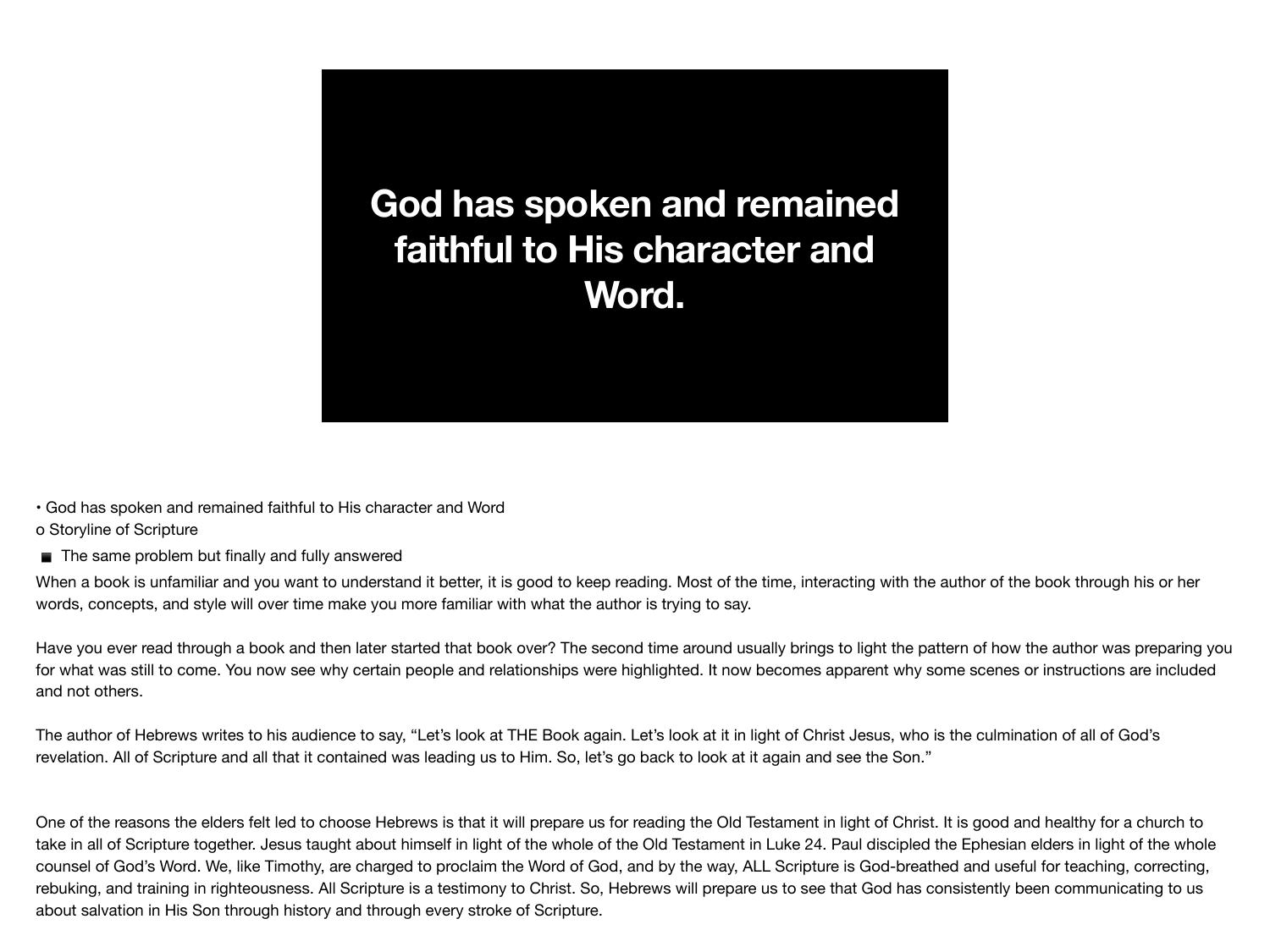## **Promise-fulfillment**

One way in which God would keep his promises was by means of declarations or predictions that would be ultimately fulfilled in Christ. The particular promises that the author of Hebrews is interested in talking about are the ones regarding the Son or Messiah. Some declarations are explicitly pointing us forward to Jesus, others not so clearly until after the Incarnation.

In looking at Hebrews 11, we see that the author understood that even the creation of the heavens and earth was intended to be a matter of faith that looked forward. Even as we look back to it, the original creation of the heavens and earth are intended to point us to the Son. God created by means of a Word. As John, Paul, and the author of Hebrews point out, the Son is that powerful Word.

Of course, there are more explicit prophetic utterances, such as in the Psalms regarding the Son, whom David refers to as his Lord. Even the very Scriptures themselves are seen by the author as being the very breathed out word of God that has bearing for us now in light of Christ. Within Hebrews Scripture is sometimes referred to as being the Word of the Father, sometimes the Word of the Son, and sometimes Word of the Spirit, all of which is intended to point us to the Son by faith so that we follow Him.

## $\blacksquare$  Antitypes—Types

God also used the author of this New Testament book to point out particular people, structures, and events that were intended to lead us to anticipate Jesus. In a good book that tells a story, the author will use foreshadowing to prepare us for what is to come. One of the ways that God foreshadowed in history and Scripture is that he brought into place particular people or structures that filled a certain role in a way that was intended to make us look for a greater reality. Jesus is our great high priest, but not like Aaron, more like Melchizadek. Jesus brings us into the presence of God how a high priest came into the presence of God in the Temple but in a greater way. We shouldn't want to go back to the shadows. We shouldn't want to go back to plastic pearls. Once the reality is present, we must choose to go with the Son, the Messiah, our only hope of salvation and rest with God.

# $\blacksquare$  The End Times

The author of Hebrews holds together a now-and-not-yet understanding of salvation. Jesus has ushered in the end times. We are in the final stages of history prior to Christ's return. We have been in the end times for nearly 2,000 years since Jesus's death and resurrection. He wants us to see that we are able to find rest in Christ, who is the means by which we are able to come into God's presence now, even as we await the fullness of this reality.

If you think that you are going through hard times in your life, you can identify with the original recipients of this letter. We do not actually know where they were based. The most likely answer is Rome, based on the final words of this letter that mention greetings from those from Italy, appearing as if some from Rome were with the author when he sent the letter. The audience appears to have a strong Jewish background but also appear to have been influenced by Greek culture, meaning many were likely of a Hellenistic Jewish background prior to coming to faith in Christ.

If they were based in Rome, they likely had been expelled from Rome by Claudius because of disputes between Jewish groups over Christ, returning only after Claudius had died. And yet the letter was apparently written prior to the Temple being destroyed in Jerusalem, based on how the author talks about it the Tabernacle/Temple structure. At that point, Judaism was an accepted religion, and Christianity was seen as a Jewish sect. So they were living in a time and place in which Judaism was viewed as acceptable, but Christians were treated as outcasts.

Jewish Christians were rejected by Jews as chasing after a blasphemous imposter, but Christians knew that Rome would not look kindly upon a new upshoot religion that was not already endorsed by the government. So, the recipients were feeling strong social pressure.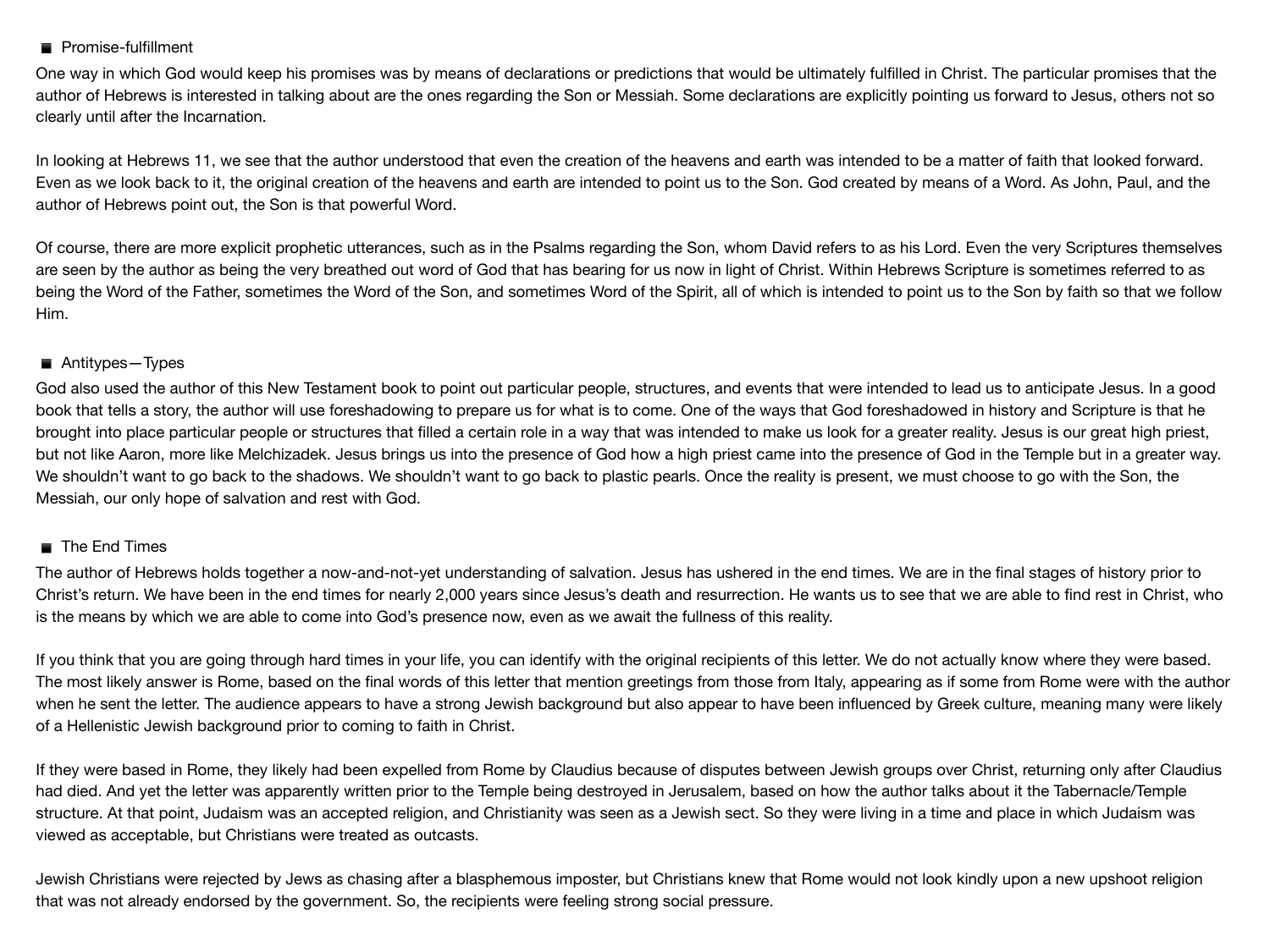They felt like they had lost many of their foundational relationships with family and social identity. Others were losing financially because of how their employers looked down upon their new faith in Christ. They apparently had also lost a generation of leaders to help guide them. They were tempted to go back to a religious system that they knew had no real power to save but could help them fit in better within culture.

As Jim Elliot would later say, "He is no fool who gives what he cannot keep to keep that which he cannot lose." The recipients of Hebrews needed that same encouragement in the face of difficulty. Jesus has conquered all, but it does not yet look like everything is subjected to Him. So, we need to have a now-and-not-yet view toward the end of all things. We need to keep that which we cannot lose.

Jesus has already won salvation for us. He has already made the way for us to rest with God. But we are in a time of testing. We are like the wilderness generation who was promised a land but who had to go through the wilderness, trusting God to get them there. We need to be like those who trusted God and not like those who fell away because they never actually believed God.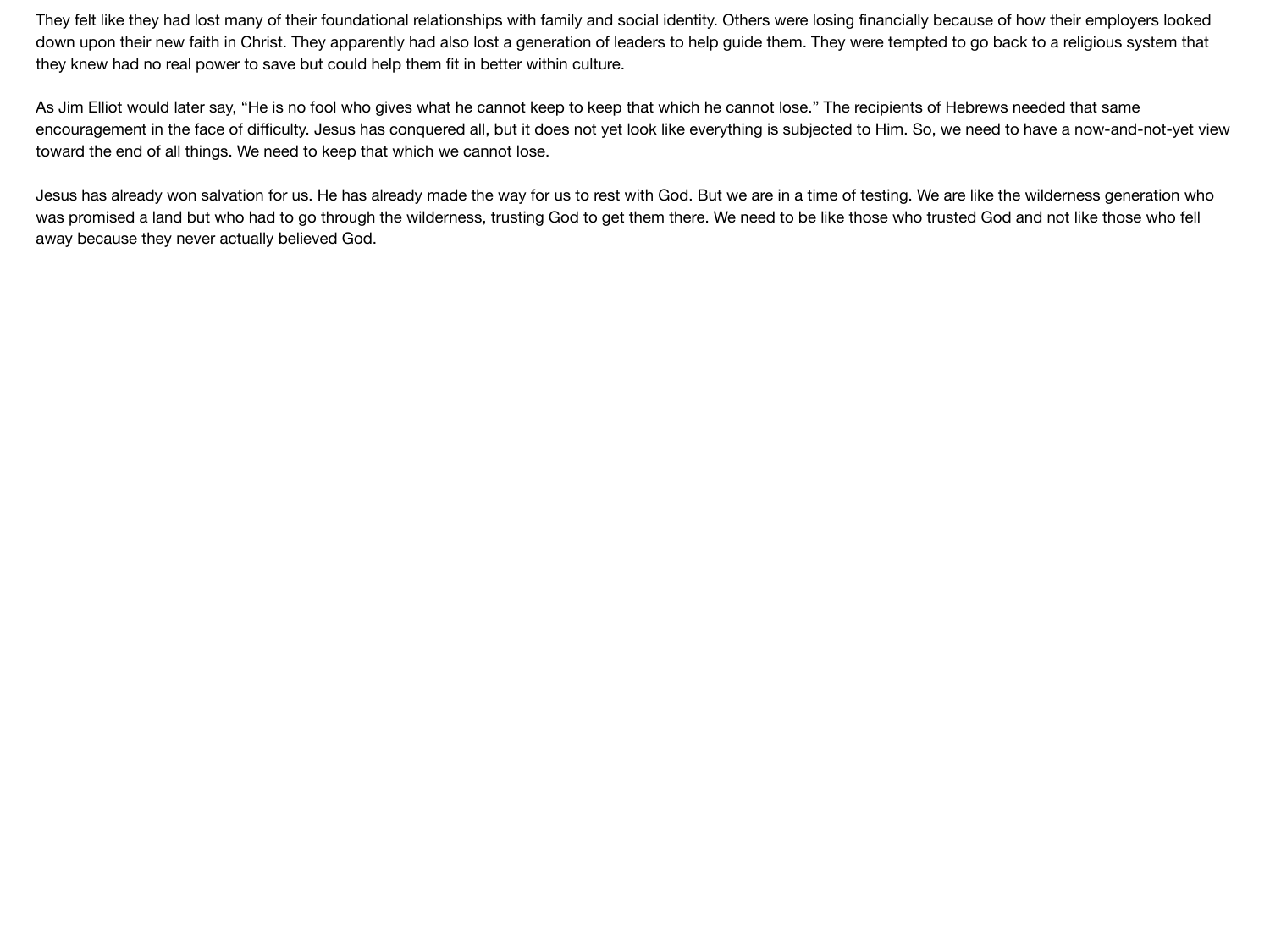**God kept His promises by bringing forth His Son as the True Author and Finisher of salvation.**

• God promised to bring forth His Son as the True Author and Finisher of Salvation

o Prophetic bits, pieces, and facets

In today's verse that we looked at earlier, we see the beginning of the author's grand assumption, that God has spoken. When we open God's written Word, we hold copies and translations of God's very Word. When you read it, you are reading what God said by means of prophets and apostles.

But the author starts with a statement about how God was speaking. Basically, you never got the full picture or full message prior to Jesus. Everything up to the Incarnation, was preparing us for the Son to come and identify with us, reveal God to us, and bring us to God, making the way by means of His sacrifice that He offered up to the Father.

So, don't be shocked when you read through the Old Testament if you end up asking, "What is this all about?" or "How does all of this come together?" The Hebrew Bible is not just a history of the Israelite people relating to God. It is God revealing Himself in various ways at various points, never in fullness, along a progressive line looking forward to a true and greater Israel and greater prophet, priest, and king, who reveals God in every way, because He is God.

## o Identification with his brothers in our weakness

One of the most audacious things about God coming to us is the means by which God came. The Son identified with us in our weakness. His becoming like us gives hope both for salvation and for overcoming sin. As John Owen said, either we are to put sin to death or it will be putting us to death. Jesus had every opportunity to sin like we did but never did. By looking to Him by faith and consistently following Him according to His Word, the Spirit makes us able to overcome sin.

But even if we say no to every temptation for the rest of our lives, we would still need a rescuer to save us from all our previous sins. God is holy. You do not want to fall into the wrath of God when you have the opportunity presented to you to believe in Christ, the one and only way to salvation with God.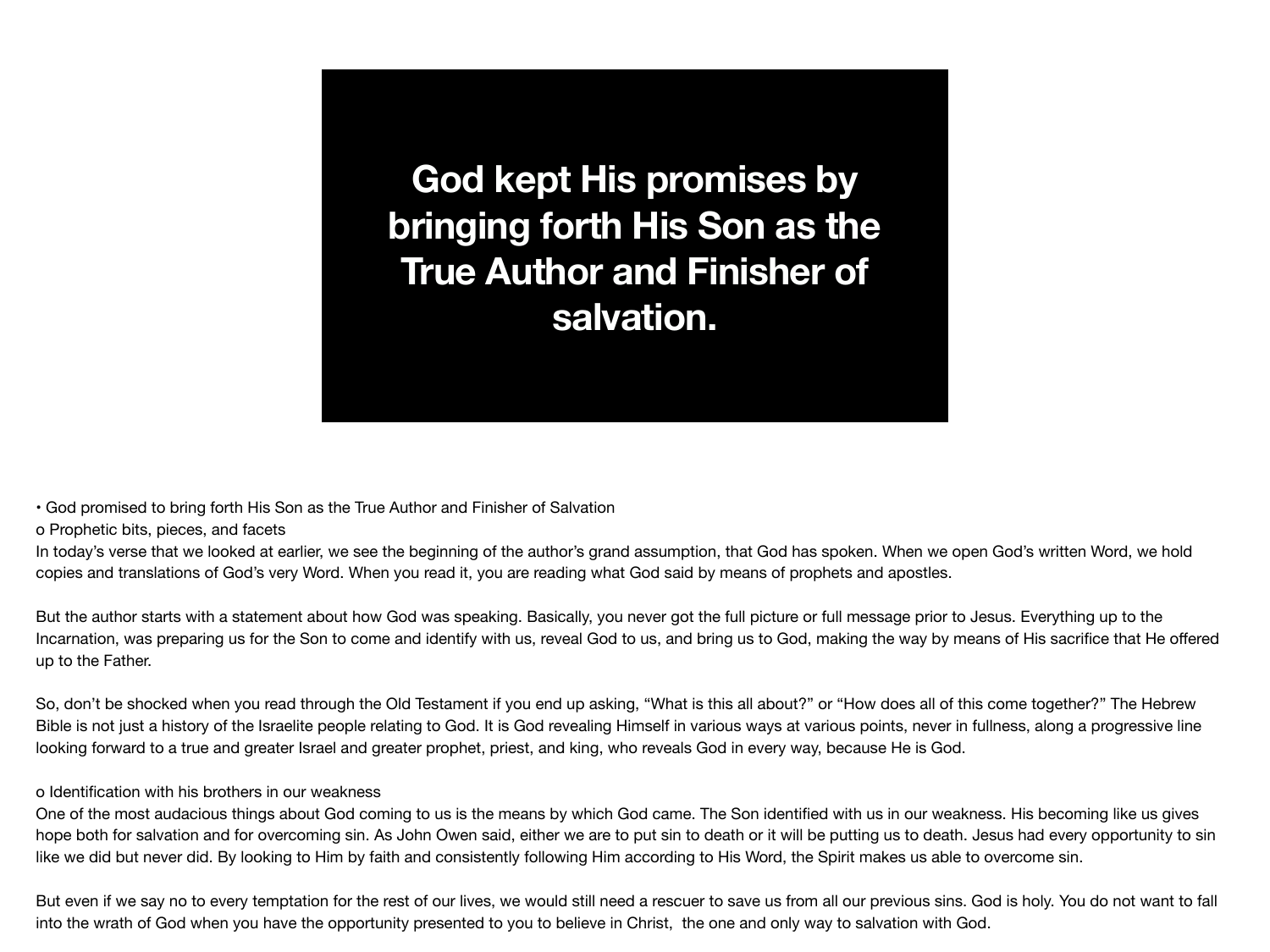## o Access now to God with boldness and one day in fullness

So we have confidence now to enter into God's rest. You are able to have salvation now. You are able to find acceptance in Christ now. You do not need to question whether you are loved or accepted now.

But…after you have made it past the initial excitement and joy of having faith in Christ, how do you handle disappointing circumstances? Do you run to God?

The recipients of the letter had a strong respect and understanding for the Temple structure. They understood very well about God's holiness. But now they have this message of the gospel. They were failing to see that this good news expresses God's holiness in a way the Temple could only anticipate.

The gospel is not some get out of jail free card that you are supposed to present at the judgment seat of Christ. It is the declaration that the holy presence of God in heaven is accessible to you by means of the Son's perfect sacrifice. It is the news that you are now adopted and belong by faith.

There are very few people I am okay with tapping me on the shoulder to wake me up in the middle of the night. That is because those are the few people I know who are supposed to be in my house at night. If my daughter wakes me up because she had a nightmare, I will understand and help her go back to sleep.

If someone who is not supposed to be in my house wakes me up that way, I'm probably going to come out of the sheets swinging. God never sleeps, but He does have expectation for how we are to approach Him. Because of Christ Jesus, we have the right to approach God with full confidence that we belong like a child belongs in the house of her parents.

But we also know that there is a time still to come when we will not have to approach God about the nightmares we live through sometimes. As Jonathan Edwards said, heaven is a world of love. Our full experience of that new reality is still to come for us, if we are truly shown to have been in Christ.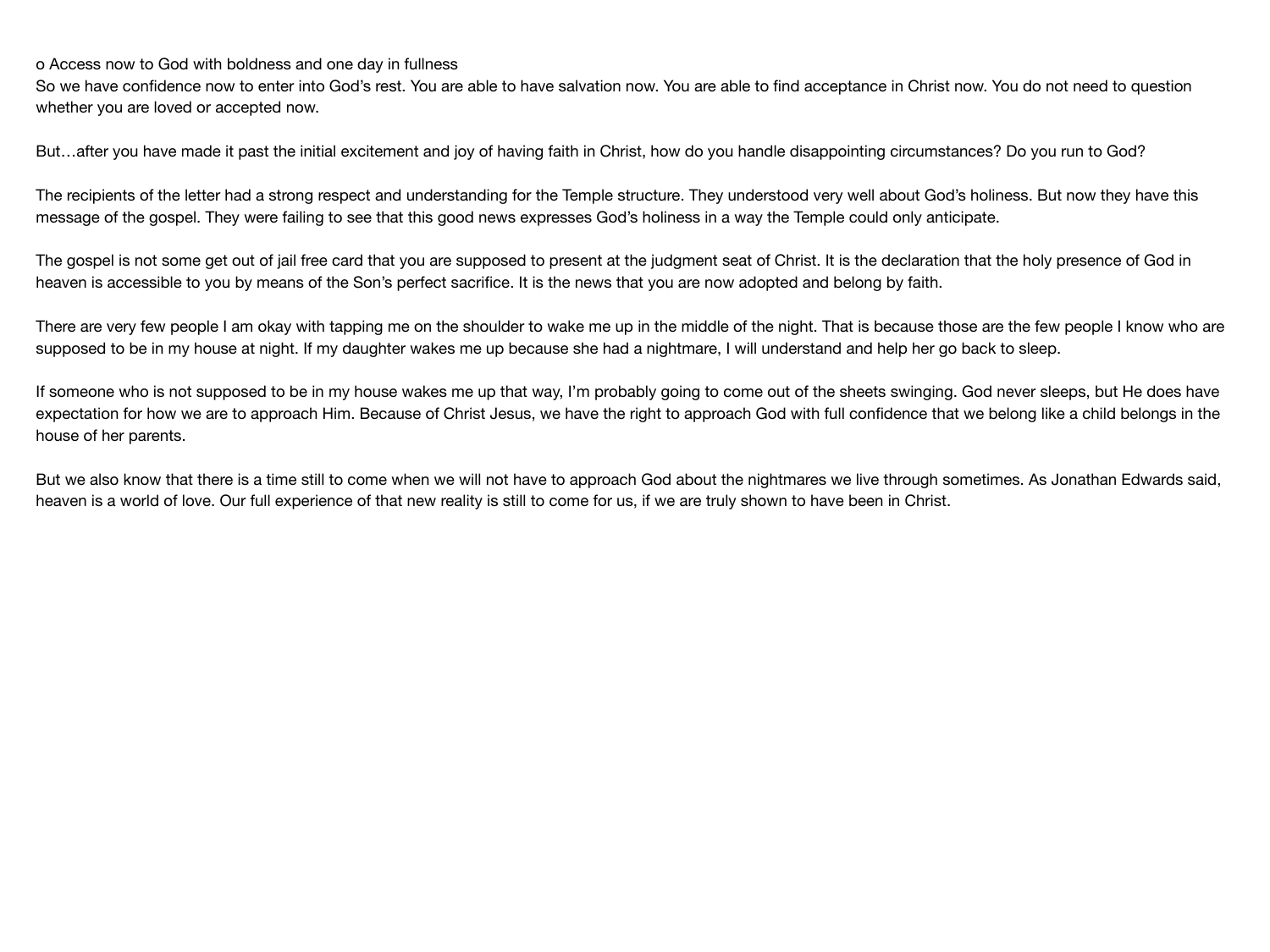**If we are truly in salvation, we must persevere in keeping our promise of faith.**

If we are truly in salvation, we must persevere in keeping our promise of faith.

o The hope of eternal salvation is salvation in Christ now.

If we are to have confidence that Christ will judge us as faithful before His throne, we must look to Him with faith in this life. Do not wait. Do not toy around with the gospel. Maybe you have been around church. Maybe you grew up attending the worship services of a particular congregation weekly. But have you personally ever responded to the hope of salvation in Jesus?

I've never met someone who is truly saved who was glad they WAITED to give their life to Christ.

Don't buy into the lies of this world about what will fill you up or comfort you. You cannot finally fulfill yourself with another app or another appetizer. You will regret your one-night stands, but you will never regret following the One who stands for you before the Father. You will never find complete acceptance among any group within this world, but you will find acceptance by the Creator of all things when you identify with the Messiah rejected by men.

o We must identify with Christ and show our identity through our lives.

We will show our faith through our actions. Who or what we worship will show up in what we desire and pursue. We are not saved by works, but our works will show if we are saved. Your life, then, needs to be set apart from this world's standards and conformed to God's standard revealed in Christ. He is the Son we are to be like. If God disciplines us when we act outside of that standard, it is an expression of loving discipline. One of the ways that God formatively disciplines us is through warning us.